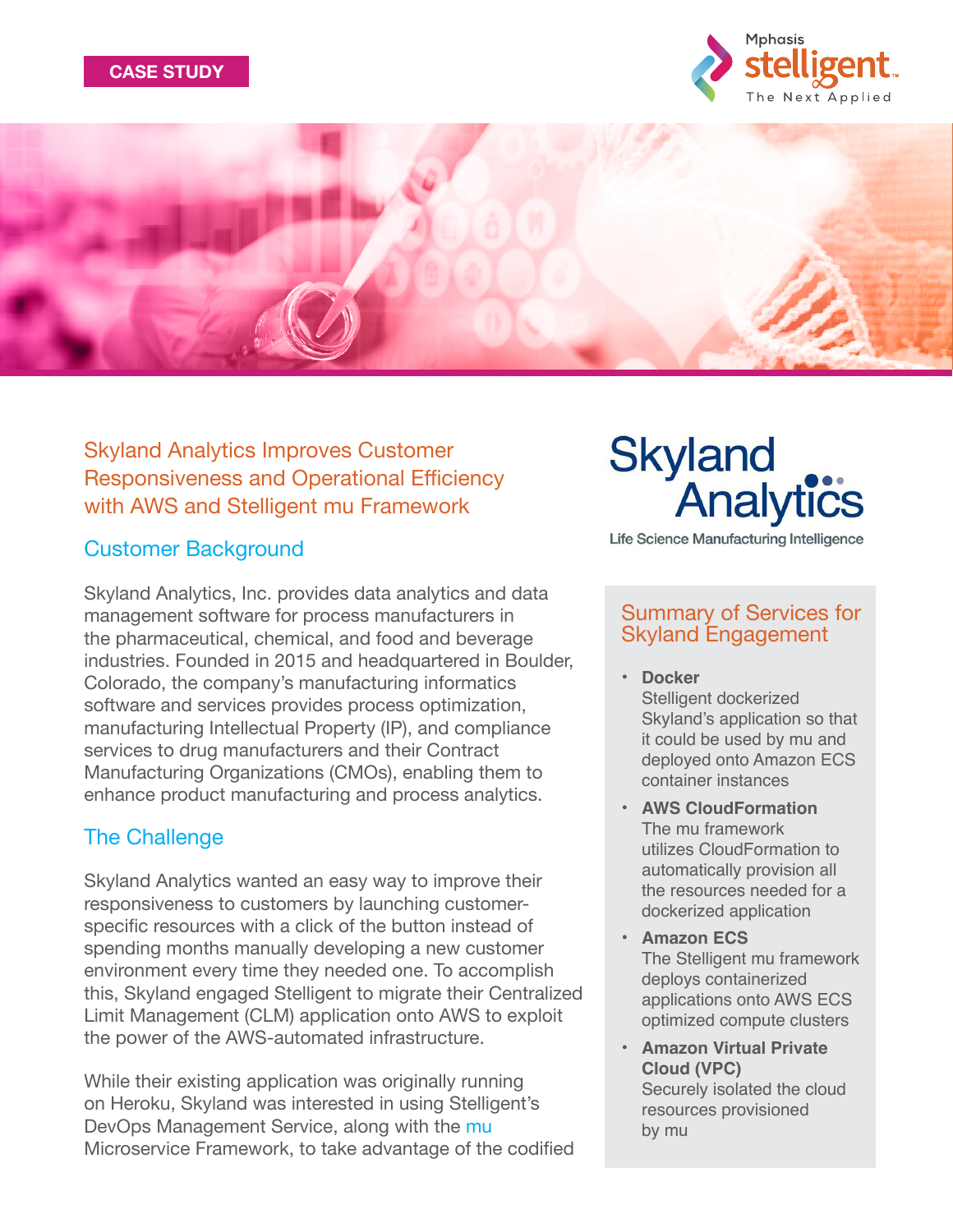nature of the environments that Stelligent offers. Stelligent created mu to simplify the declaration and administration of the AWS resources necessary to support microservices and make it far easier for developers to use Amazon EC2 Container Service as a microservices platform.

# Stelligent and AWS Solution for Skyland

Stelligent used Stelligent mu, a great open source tool to orchestrate the automated provisioning of an AWS CodePipeline pipeline. This gives Skyland the ability to provision entire pipelines and automatically build and deploy their application onto AWS. This happened in four stages:

- Commit Stage for polling code changes to the Skyland GitHub repository 1
- Build Stage that built the dockerized CLM application and pushed the newly built image into an AWS EC2 Container Registry (ECR) 2
- Acceptance Stage that deployed the entire QA environment and associated AWS resources for testing purposes 3
- Production Stage that deployed the production environment and all of AWS resources associated with it 4

Using mu, Stelligent automated the provisioning of Virtual Private Clouds (VPCs) and Amazon Elastic Compute Cloud (EC2) security group resources. Mu configured these resources in line with the industry's security best practices by following the methodology of leastprivilege-access and configured and deployed AWS resources into both public and private subnets. Public subnets are used for the Application Elastic Load Balancer for ECS clusters while private subnets are used for both ECS instances and Amazon Database Service (RDS) databases to ensure the application and its data are blocked off from unauthorized individuals and the open internet. This gives Skyland the ability to set up secure virtual networks for both their own internal AWS environments as well as their customer's AWS environments.

Mu also orchestrated the automated provisioning of Amazon ECS (Elastic Compute Container Service) clusters, which are the container-optimized compute clusters that run the dockerized CLM application. These ECS clusters are distributed across multiple subnets/availability zones, making the solution highly available. Automated provisioning of auto-scaling groups for the AWS ECS cluster instances also provides fault tolerance and scalability. Now, Skyland can automatically deploy highly available, fault-tolerant environments and, through mu, can adjust the auto-scaling configuration of ECS instances to fit their needs and the needs of their customers. With auto-scaling, mu creates self-healing environments—instances that will replace themselves in case of failure—which will automatically scale instances up and down to allow the application to always be available.

In addition, mu orchestrated the automated provisioning of AWS databases that are used by the CLM application. These databases are provisioned with industry-standard security best practices in mind. They were deployed into private subnets and locked-down Network Access Control List (NACL) and database security group rules. Using mu, RDS databases can also be configured to be highly available with the use of AWS RDS Multi-AZ failover configuration. With mu provisioning RDS databases for the application, Skyland can create highly available and strongly secured databases.